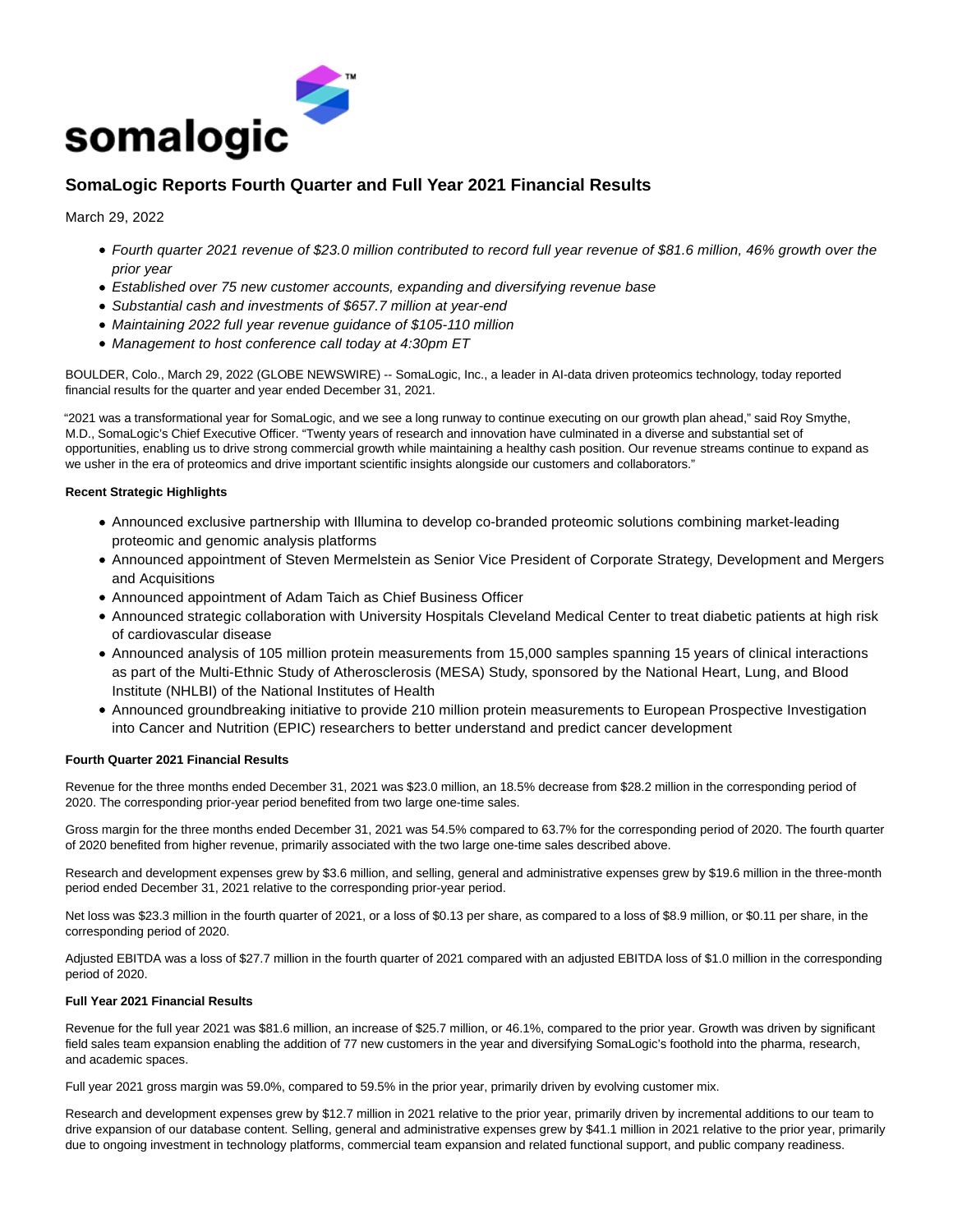For the full year 2021, net loss was \$87.5 million, or a loss of \$0.64 per share, as compared to a net loss of \$53.0 million, or \$0.81 per share in the prior year.

For the full year 2021, adjusted EBITDA was a loss of \$64.3 million compared with an adjusted EBITDA loss of \$31.5 million in the corresponding period of the prior year. Please see the reconciliation of net loss to non-GAAP Adjusted EBITDA set forth below.

Cash, cash equivalents, and short-term investments were \$657.7 million as of December 31, 2021.

# **2022 Financial Guidance**

Based on ongoing strength in its business, SomaLogic is maintaining revenue guidance for the full year 2022 at a range of \$105 million to \$110 million, which represents 29% to 35% growth over the company's 2021 revenue.

# **Webcast and Conference Call Details**

SomaLogic will host a conference call at 4:30 p.m. ET on Tuesday, March 29, 2022 to discuss its fourth quarter 2021 financial results. The call may be accessed through an operator by dialing (844) 535-4027 for domestic callers or (270) 215-9487 for international callers, using conference ID: 2758178. A live and archived webcast of the event, including the accompanying slides, will be available through the Investors page of SomaLogic's corporate website at https://investors.somalogic.com/.

#### **About SomaLogic**

SomaLogic (Nasdaq: SLGC) seeks to deliver precise, meaningful, and actionable health-management information that empowers individuals worldwide to continuously optimize their personal health and wellness throughout their lives. This essential information, to be provided through a global network of partners and users, is derived from SomaLogic's personalized measurement of important changes in an individual's proteins over time. For more information, visit www.somalogic.com and follow @somalogic on Twitter.

The SomaScan Platform is for Research Use Only (RUO) and has not been cleared or approved by the U.S. Food and Drug Administration for diagnostic or patient management purposes.

#### **Non-GAAP Financial Measures**

We present non-GAAP financial measures in order to assist readers of our consolidated financial statements in understanding the core operating results used by management to evaluate and run the business, as well as, for financial planning purposes. Our non-GAAP financial measure, Adjusted EBITDA, provides an additional tool for investors to use in comparing our financial performance over multiple periods.

Adjusted EBITDA is a key performance measure that our management uses to assess its operating performance. Adjusted EBITDA facilitates internal comparisons of our operating performance on a more consistent basis, and we use this measure for business planning, forecasting, and decisionmaking. We believe that Adjusted EBITDA enhances an investor's understanding of our financial performance as it is useful in assessing our operating performance from period-to-period by excluding certain items that we believe are not representative of our core business.

Our Adjusted EBITDA may not be comparable to similarly titled measures of other companies because they may not calculate this measure in the same manner. Adjusted EBITDA is not prepared in accordance with GAAP and should not be considered in isolation of, or as an alternative to, measures prepared in accordance with GAAP. When evaluating our performance, you should consider Adjusted EBITDA alongside other financial performance measures prepared in accordance with GAAP, including net loss.

#### **Forward Looking Statements Disclaimer**

This press release contains certain forward-looking statements within the meaning of the "safe harbor" provisions of the Private Securities Litigation Reform Act of 1995 and other federal securities laws. All statements, other than statements of historical fact included in this press release, regarding our strategy, future operations, financial position, estimated revenues, projections, prospects, plans and objectives of management are forwardlooking statements. These forward-looking statements generally are identified by the words "believe," "project," "forecast," "quidance," "expect," "anticipate," "estimate," "intend," "strategy," "future," "opportunity," "plan," "may," "should," "will," "would," "will be," "continue," "will likely result," "possible," "potential," "predict," "pursue," "target" and similar expressions, although not all forward-looking statements contain such identifying words. Forward-looking statements are predictions, projections and other statements about future events that are based on current expectations and assumptions and, as a result, are subject to risks and uncertainties. Forward looking statements do not guarantee future performance and involve known and unknown risks, uncertainties and other factors. Many factors could cause actual future events to differ materially from the forward-looking statements in this press release, including factors which are beyond SomaLogic's control. You should carefully consider these risks and uncertainties, including, but not limited to, those factors described under Part I, Item 1A – "Risk Factors" in our Annual Report on Form 10-K and other filings we make with the Securities and Exchange Commission. These filings identify and address important risks and uncertainties that could cause actual events and results to differ materially from those contained in the forward-looking statements. Forward-looking statements speak only as of the date they are made. Readers are cautioned not to put undue reliance on forward-looking statements, and SomaLogic assumes no obligation and does not intend to update or revise these forward-looking statements, whether as a result of new information, future events, or otherwise. Should one or more of these risks or uncertainties materialize, or should any of the assumptions prove incorrect, actual results may vary in material respects from those projected in these forward-looking statements. The Company will not and does not undertake any obligation to update or revise any forward-looking statements, whether as a result of new information, future events or otherwise, except as may be required under applicable securities laws.

# **SomaLogic Contact**

Emilia Costales 720-798-5054 ecostales@somalogic.com

**Investor Contact** Marissa Bych Gilmartin Group LLC investors@somalogic.com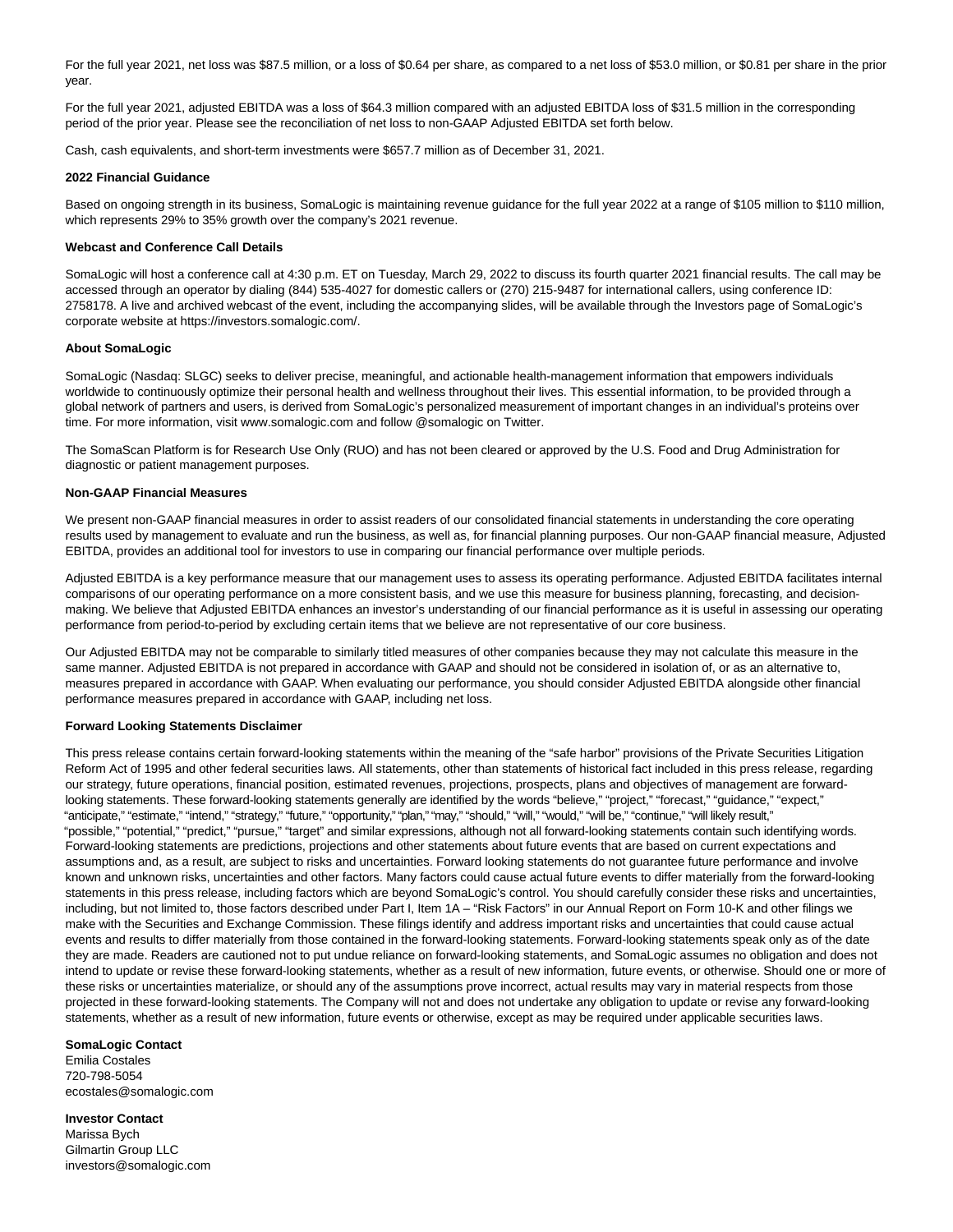# **SomaLogic, Inc. Condensed Consolidated Statements of Operations and Comprehensive Loss Unaudited (in thousands, except share and per share amounts)**

|                                                                   | <b>Three Months Ended</b><br>December 31. |             |    | <b>Year Ended</b><br>December 31. |    |               |    |            |
|-------------------------------------------------------------------|-------------------------------------------|-------------|----|-----------------------------------|----|---------------|----|------------|
|                                                                   |                                           | 2021        |    | 2020                              |    | 2021          |    | 2020       |
| Revenue                                                           |                                           |             |    |                                   |    |               |    |            |
| Assay services revenue                                            | \$                                        | 19,730      | \$ | 23,661                            | \$ | 68,038        | \$ | 45,827     |
| Product revenue                                                   |                                           | 547         |    | 763                               |    | 1,277         |    | 1,907      |
| Collaboration revenue                                             |                                           | 763         |    | 763                               |    | 3,051         |    | 2,483      |
| Other revenue                                                     |                                           | 1,954       |    | 3,036                             |    | 9,260         |    | 5,672      |
| <b>Total revenue</b>                                              |                                           | 22,994      |    | 28,223                            |    | 81,626        |    | 55,889     |
| Operating expenses                                                |                                           |             |    |                                   |    |               |    |            |
| Cost of assay services revenue                                    |                                           | 10,234      |    | 9,974                             |    | 32,782        |    | 21,857     |
| Cost of product revenue                                           |                                           | 229         |    | 260                               |    | 681           |    | 757        |
| Research and development                                          |                                           | 11,192      |    | 7,569                             |    | 43,496        |    | 30,749     |
| Selling, general and administrative                               |                                           | 29,697      |    | 10,127                            |    | 77,971        |    | 36,882     |
| Total operating expenses                                          |                                           | 51,352      |    | 27,930                            |    | 154,930       |    | 90,245     |
| Gain (loss) from operations                                       |                                           | (28, 358)   |    | 293                               |    | (73, 304)     |    | (34, 356)  |
| Other (expense) income                                            |                                           |             |    |                                   |    |               |    |            |
| Interest income and other, net                                    |                                           | 99          |    | 92                                |    | 225           |    | 230        |
| Interest expense                                                  |                                           |             |    | (8,748)                           |    | (1, 324)      |    | (18, 338)  |
| Change in fair value of warrant liabilities                       |                                           | 1,159       |    |                                   |    | (6,952)       |    |            |
| Change in fair value of earn-out liability                        |                                           | 3,793       |    |                                   |    | (1,869)       |    |            |
| Loss on extinguishment of debt, net                               |                                           |             |    | (551)                             |    | (4,323)       |    | (551)      |
| Total other income (expense)                                      |                                           | 5,051       |    | (9,207)                           |    | (14, 243)     |    | (18, 659)  |
| Net loss                                                          | \$                                        | (23, 307)   | \$ | (8,914)                           | \$ | (87, 547)     | \$ | (53,015)   |
| Other comprehensive loss                                          |                                           |             |    |                                   |    |               |    |            |
| Net unrealized loss on available-for-sale securities              | \$                                        | (61)        | \$ | (2)                               | \$ | (68)          | \$ | (25)       |
| Foreign currency translation loss                                 |                                           | 1           |    | 2                                 |    | (2)           |    | (4)        |
| Total other comprehensive loss                                    |                                           | (60)        |    |                                   |    | (70)          |    | (29)       |
| Comprehensive loss                                                | \$                                        | (23, 367)   | \$ | (8,914)                           | \$ | (87, 617)     | \$ | (53,044)   |
| Net loss per share, basic and diluted                             | \$                                        | (0.13)      | \$ | (0.11)                            | \$ | (0.64)        | \$ | (0.81)     |
| Weighted-average shares used to compute net loss per share, basic |                                           |             |    |                                   |    |               |    |            |
| and diluted                                                       |                                           | 181,338,298 |    | 77,750,076                        |    | 137, 157, 283 |    | 65,161,358 |

#### **SomaLogic, Inc. Condensed Consolidated Balance Sheets Unaudited (in thousands, except share data)**

|                                           | December 31,<br>2021 |    | December 31,<br>2020 |  |
|-------------------------------------------|----------------------|----|----------------------|--|
| <b>ASSETS</b>                             |                      |    |                      |  |
| Current assets                            |                      |    |                      |  |
| Cash and cash equivalents                 | \$<br>439,488        | \$ | 164,944              |  |
| <b>Investments</b>                        | 218,218              |    | 39,954               |  |
| Accounts receivable, net                  | 17.074               |    | 17,449               |  |
| Inventory                                 | 11,213               |    | 7,020                |  |
| Deferred costs of services                | 462                  |    | 1,450                |  |
| Prepaid expenses and other current assets | 5,097                |    | 1,158                |  |
| Total current assets                      | 691,552              |    | 231,975              |  |
| Non-current inventory                     | 4,085                |    | 6,024                |  |
| Property and equipment, net               | 9,557                |    | 3,913                |  |
| Other long-term assets                    | 908                  |    | 378                  |  |
| <b>Total assets</b>                       | 706,102              | \$ | 242,290              |  |